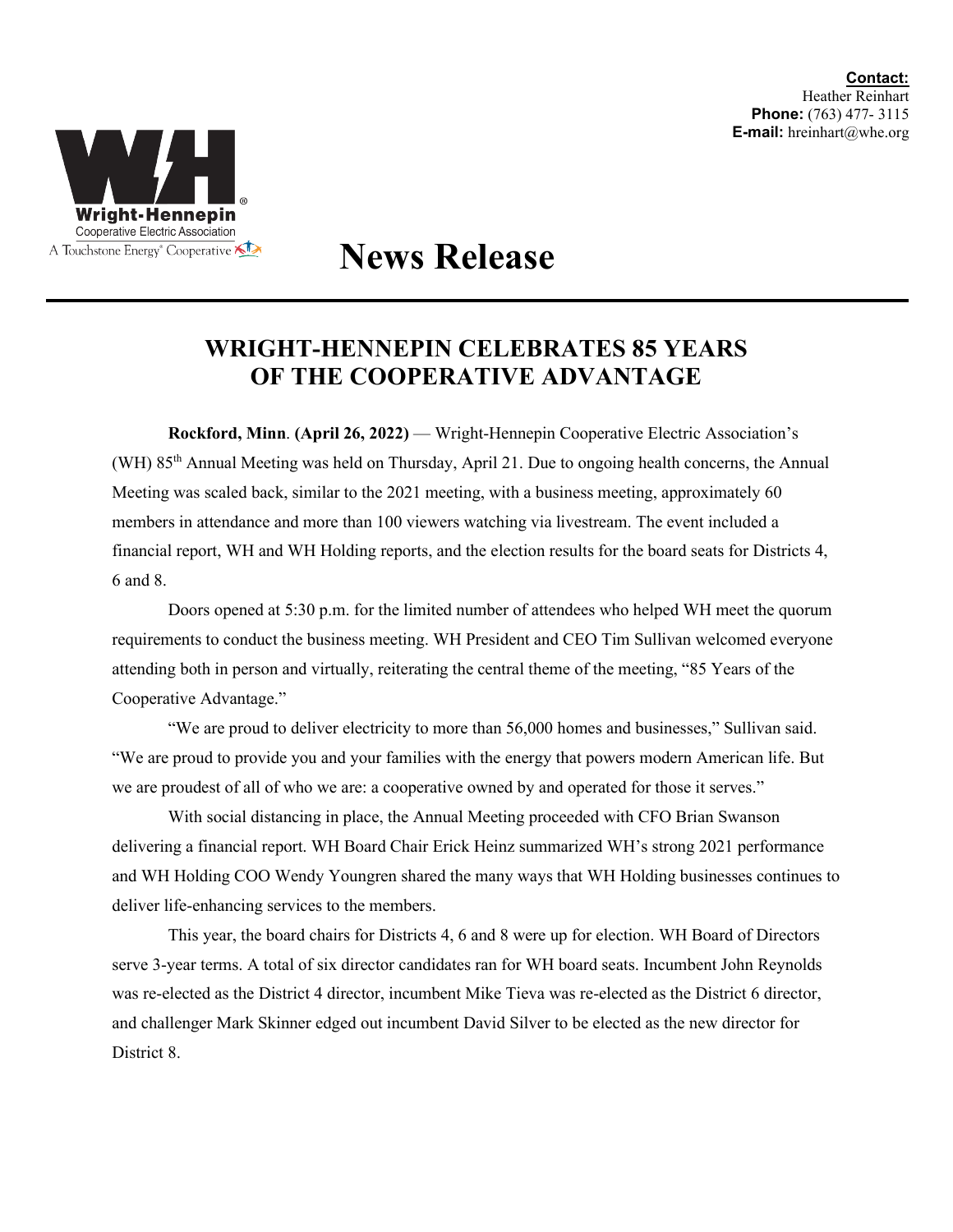Wright-Hennepin Cooperative Electric Association is a member-owned, not-for-profit electric utility that provides power to rural Wright County and western Hennepin County. The cooperative has been a corporate citizen to the area since 1937 and currently serves more than 57,500 electric accounts. It is headquartered in Rockford, Minn.





Members sit socially distanced at WH's 2022 Annual Meeting. Meeting attendance was limited but a livestream was made available for members to watch from home.



Members listen intently during the meeting. WH's 2022 Annual Meeting included a financial report, WH and WH Holding leadership reports, and results of the director election for Districts 4, 6 and 8.